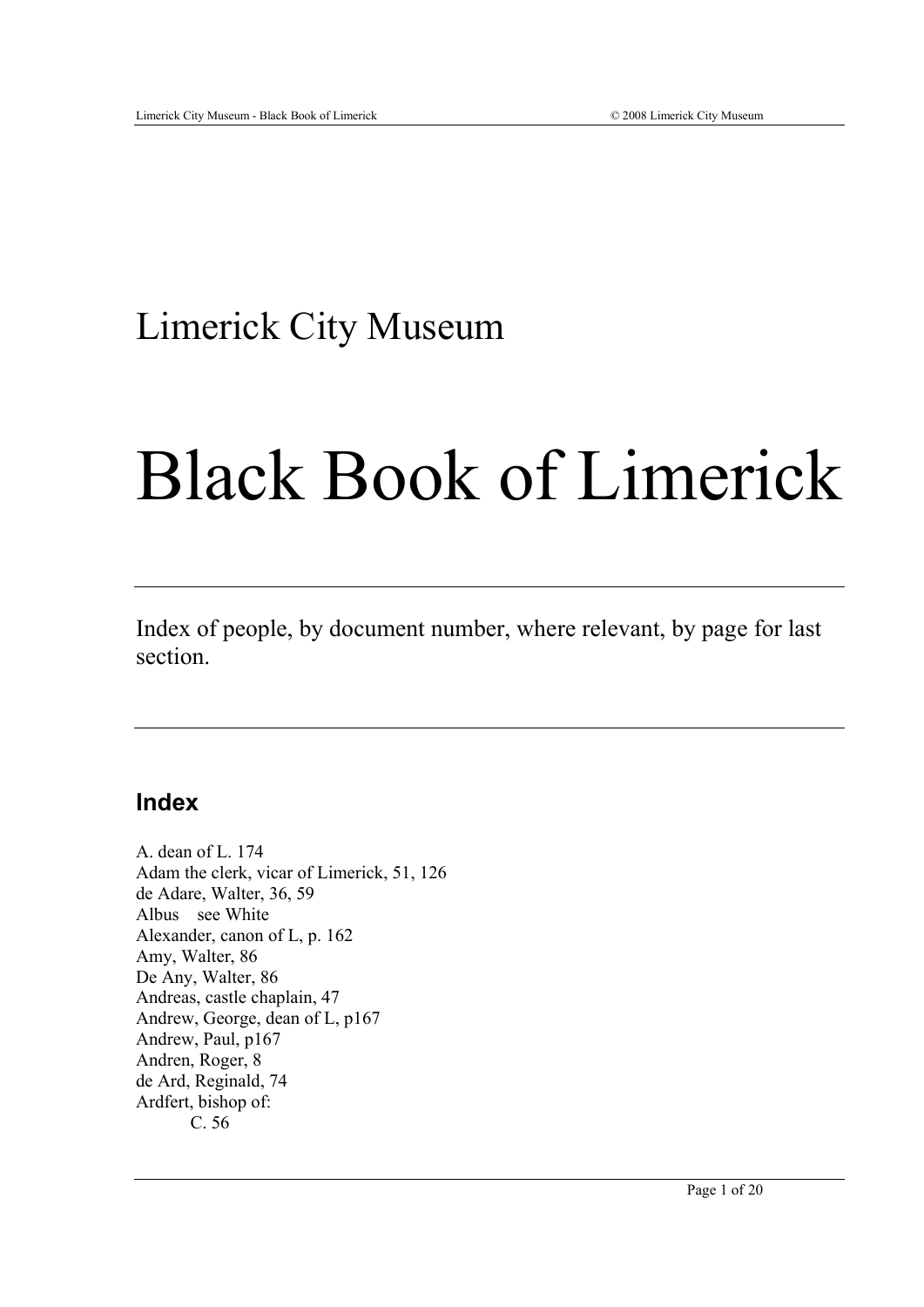D. 142 G. 48, 63, 150 Arnold, John, 86 Arnoldi, Simon, 86, 90 de Assisa, Geste, 118(de Lumbard), 119 de Aston, Richard, 27, 124(lord) Athassel, prior of: B., 117 E., 135 Matthew, ??, 134 R., 102, 142 procurator of:- Philip, brother, 110, 112, 113 Aunger, Fr. P. 168 de Aynill, Thomas, 13 de Bachelat, master G, archdeacon, 103, 104, 105, 108, 109, 110, 114, 115 de Bachelat, Master O, 105, 108, 109, 110, 114, 115 de Bachelat, D, deacon, 109 Bagod, Robert, 2, 3, 7, 15, 16, 18, 40, 52(tunc Viceomite Lymeric), 83, 129, 169(sir), 171 Bagod, Robert, jnr. 83 Baiard, Henry called le Feld, 86, 88 Baiard, John jnr, 86 Baiard, John snr, 86 de Balrepuc, William, dean of ossory151 de Ballyganeran, Radulph, constable of Limerick, 97 de Barry, David, 4, 128, de Barry, John, 124 de Barry, Nicholas, 73 de Barry, William, 8 Bart, Adam, 23 de Belacatha, see de Bachelat Bellicoci, Mayner, 159, 160, 163, 164 Benet, Agnes, 86 Benet, William, 86 de Berkely, Henry, 27, 40, 124, 127, 129, 168, 169, p156 Berkely, Thomas, 27 Bibos, William, 137. 174 Biboys, R. W., 149 Bigot see Bagod de Bineford, J. canon of Keynsham, 95 Black(nigri), Thomas, 86 Blowet, William, p161 de Bluet, Adam, 174 Bluet, Henry, 86 Bluet, John (jnr) 86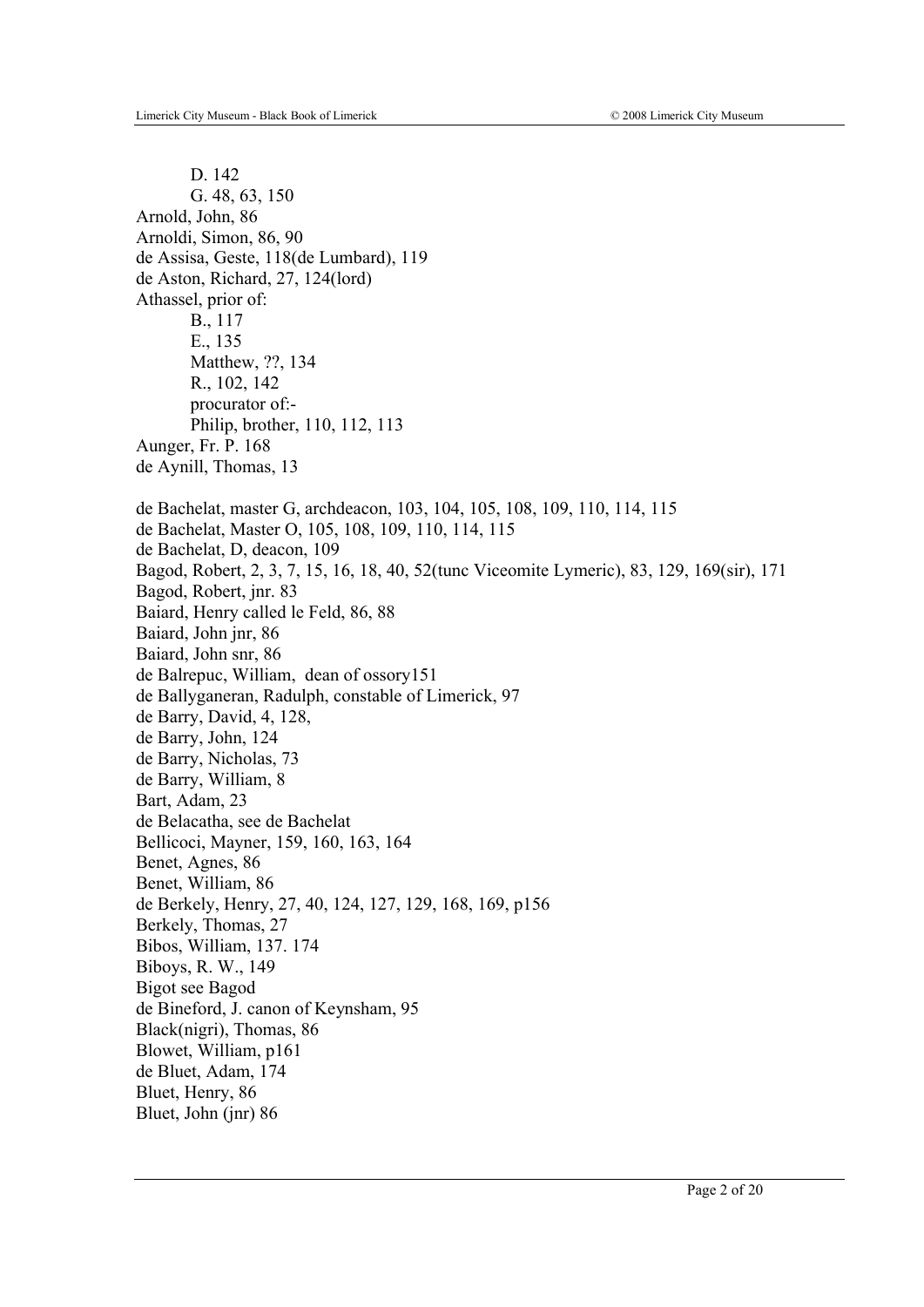de Cammill (Camville?), 23, 24

Cankenef, Osbert, 23

Bluet, John, 86, 87, 88, 89, 90, 170 Bluet, Martin, 86 Blund, Henry, 22 Blund, master John, 71, 114(Blundum) Blund, Juliana, 76 Blund Maurice, 36 de Bonenile, Robert, 37 Boneshalt, Mattew, 159, 160, 163, 164 Boniface, pope, 84 Boser, Richard, 48 Boyger, John, 73 Brathnack, John, 60, 73(Sir), 124(Brathnaght; lord) Brathnach, Thomas, 71 de Bray, ,aster Philip, 94 Brethnagh, Lord John, 27 Bronfeld, Roger, 86 Broun, David, 50 Brown, John, de Balydoban Brown, Nicholas, p155 Brun, G., 48 Brun, master W, 81 Brun, Philip, 86 Brun, Walter, 72, 97 Brun, William, 22, 36 Bryce, Reginald, 22 Bryce, Richard, 65, 74, 76(treasurer), 146 (R Brice canon), 151 Bule, Alexander, 51 Bure, Robert, 135 de Bureford, John, 96, 159 (procurator), 163, 164 de Burgo, Hubert, 65, p.155 de Burgo, Hugh MacRickard, p162 de Burgo, John, 1 de Burgo, Raymond, 61 de Burgo, master Richard, 1, 95, p155 de Burgo, lord Richard, 129, Lord of Ulster de Burgo, Thomas FitzHubert, p155 de Burgo, William, 23 (bis), 24, 116, 135 de Burmmtoun, Reginald, 94 Butler, Jacobus, p154 Byboys, William, 93, 94 C. master, archdeacon Cambitor, John, 126, 147 (ex Cambitoris) de Camera, Bartholomew, 63, 133, 148, 150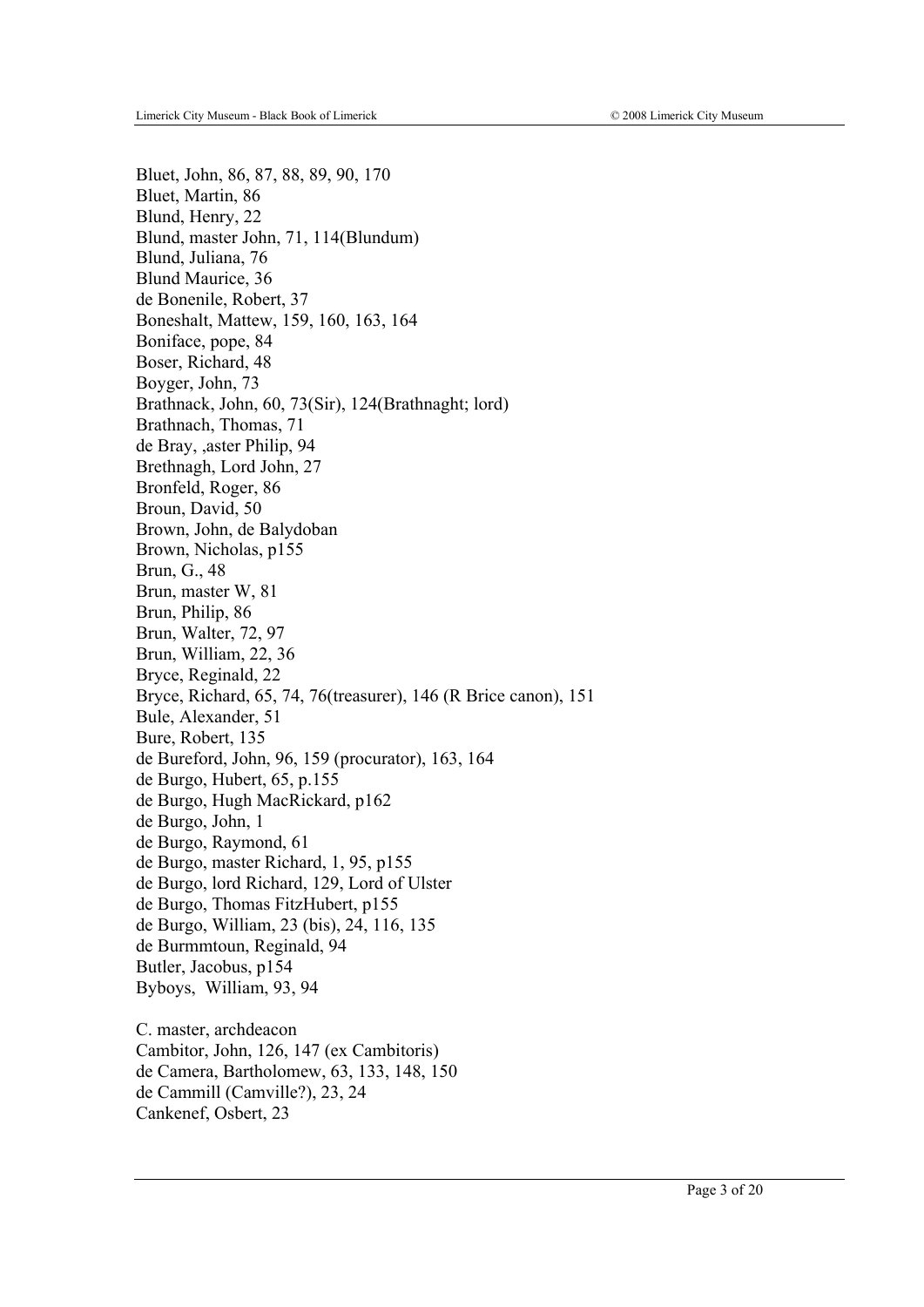Cano, G, 48 de Cantilump, Richard, 95 de Capella, Galfrid, 122 de Cappella, Henry, 27, 35, 73, 120(lord), 123(lord), 127, 129, 137, 149 Capellano,Nicholas, 135 Capellano, William, 94. 125 Carpenter, Radulph, 36 Caranzone, 162 de Carru, Remund, 135 le Carter, Philip, 86 Cartinizo, lord, citizen of Rome, 69 Cashel, bishop of:- David, 56, 128, 152 John, 172, 173 Matthew, 32, 63(M), 133, 142, 150 Stephen, 84, 118, 119 de Cathir, Gilbert, 130 Chatmarcaidh, Maurice, p159 de Chedd, master Thomas, 2, 3, 7, 15, 16, 18 Chonterel, William, 86 de Churhulle, Matthew, 23 de Clahulle, John, 48 de Clare, Nicholas, 129 de Clare, Thomas, lord, 27, 120, 123, 127, 128, 129, 131, 152, 168 de Clare, Julia (wife of Thomas) 123 129, 131 Claricia, daughter of Pagan, 22, 30 Clerico, Henry, 22 Clonfert, bishop of: John, 152 Cloyne, bishop of: C., 142 D., 56, 103, 104, 106, 107, 114, 158 Cnocfergus, Peter, 86 Coco, Jacob, 86 de Cocis, master Thomas, Chancellor, 40, 50, 75(decano), 118 (of Cashel), 120(canon of L) de Cogan, John, 34, 128(snr), 132, 136 de Cogan, Milo, 138(jnr) de Cogan, Philip, 128 Coke, Galfridus, p154, p156 Cokerel, Guy, 83 de Colonia, G, 52, 61 de Compedon, Richard, 44, 98, 100 Connatach, David, p159 Connatach, John, p159 Connatach, Maurice, p159 Connatach, Row, p159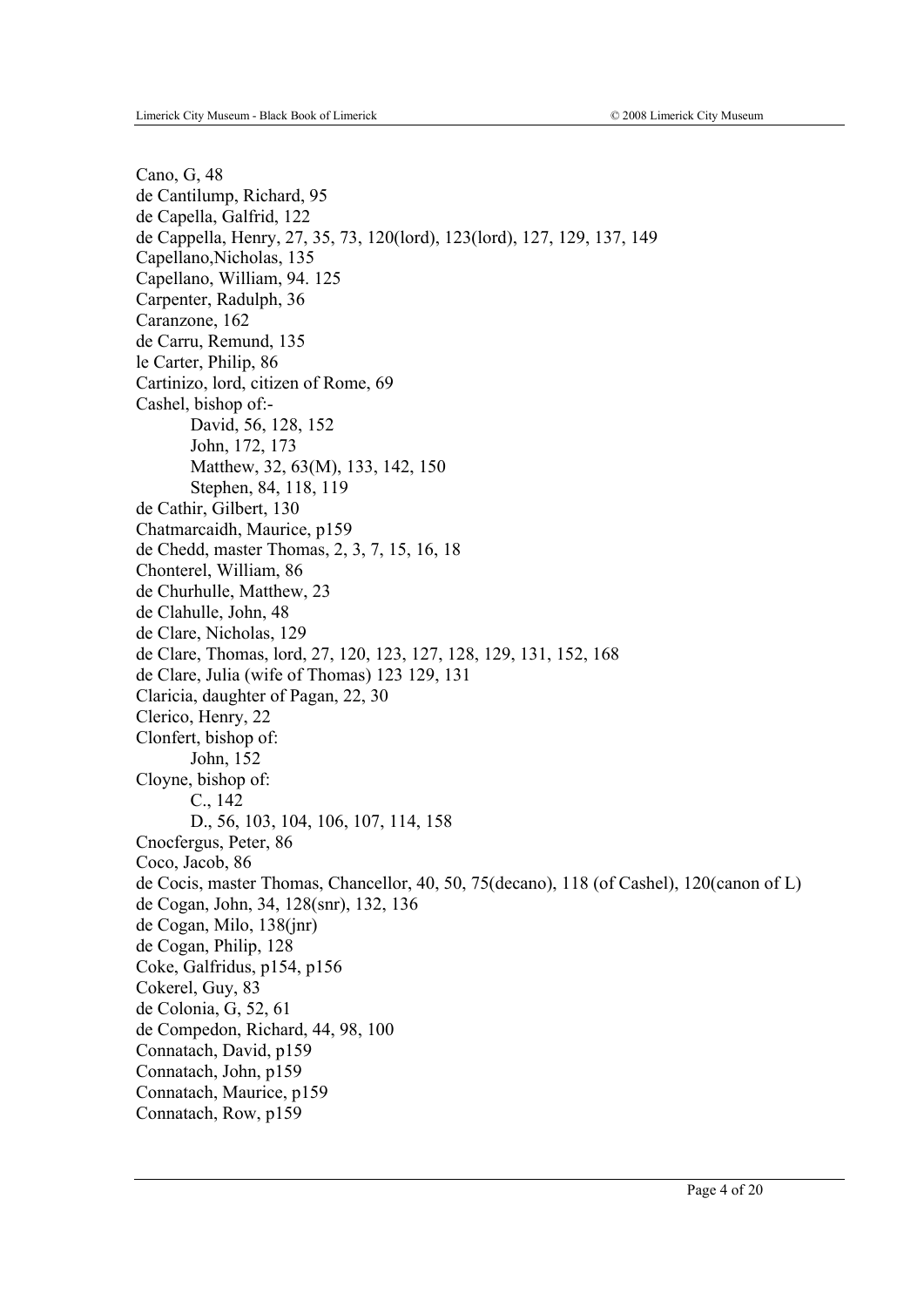Connatch, Thomas, p159 Connatach, Thomas Fitzhenry, p159 Connor, Nicholas, p156 de Cork, Alan, 86 Cork, bishop of: G. 52 L. 56 M. 142 Cornubiensis, John. Of Kilmallock, 174 Cornubiensis, Thomas, 64, 98, 100, 162 Cornubiensis, canon David, 77, 120, 139, 146 Crop, Thomas, 72 Crop, Walter, 36, 116, 126 Croyng, John, p156 de Cursy, Christina, 10 de Cursy, Richard, 10, 46, 101 D. Deacon of Cashel, 142 D. abbot of May, 142 D. canon of Cloyne, 105, 108, 111, 113, 115 D. Dean of Limerick, 97 D. clerk, 57 D. Archdeacon of Killaloe, 24 David, the chaplain, 76 de Denill, Robert, 125 Roger, Destavud, 148 Deverus, Thomas, 86 Don, Maurice, p159 Donn, William, p. 154 Donndone, Fulke, 128 Doudon, John & Joanna, 15, 83 de Dounduenold, Robert, 23, 93, 95, 116, 137, 149 Dowcra, p168 Draycot, Peter, 122 Dub, Adam, 23 Dublin, bishop of:- Henry, 94 John 129 Duff, Richard, p161 de Dunndenill, Roger, dapifer, 39 Dykellstoun, Jordan, 36, 37, 46, 62, 121(Dichestoun) E, master, 67 Edecus, lord William, 62, 121 Elias, servant of John Sellarius, 166 Elys, Adam, 87, 88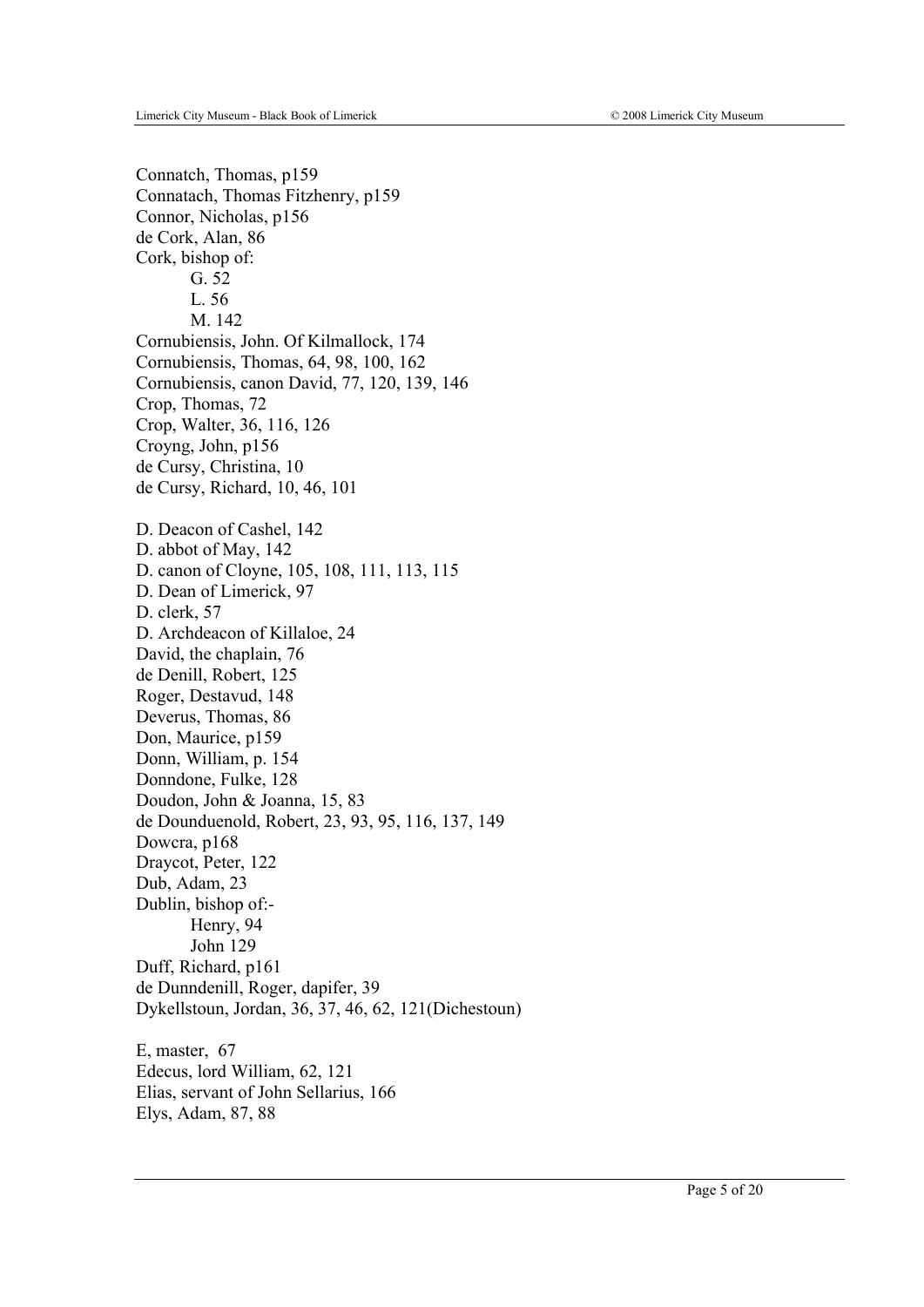Elys, Alexander, prepositus of Kilmallock, 90 Elys, William, p154 Emly, bishop of: J. 52 H. 63, 150 M. 142 L'enfannt, Robert, 169 de Ermeyoc, Thomas, 22 de Esse, G., 44 de Eurfod, John, 22 Eustace, dean of L, 167 Everard, master. 99 de Exonia, Richard, 4, 6, 9, 11 de Eyteley, David, 169 de Eyteley, Henry FitzDavid, 169 Faber, David, father of John FitzDavid, 120 Fabri, Martin, 86 Fabri, Thomas, 87, 88 Fannyn, Richard, 124 le Faukener, Alan, 93 Fedemo, William, 86 le Feld see Henry Baiard de Ferendo, Conan Herbert, 48 de Ferendum, Herbert, 97 de Ferendona, Siward, 126 Ferns, bishop of: C, 56 F. 142 J, 63, 150 S, 133 FitzAdam, Elias, 45 FitzAdam, John, p154 FitzAdam, Richard, p162 FitzAlan, Griffin, 4, 6, 11 FitzAlan, John, 86 FitzBishop, Thomas, 23 FitzDavid, R. 48 FitzDavid, John, 120, p157 FitzDeacon, Menric (recte Henric?), 138 FitzGalfridus, John, 9, 90 FitzGriffin, William bailiff, 54 FitzHenry, Henry, 135 FitzHenry, Meyler, 23 FitzHenry, John Fittzjordan, 86 FitzHenry, William, 86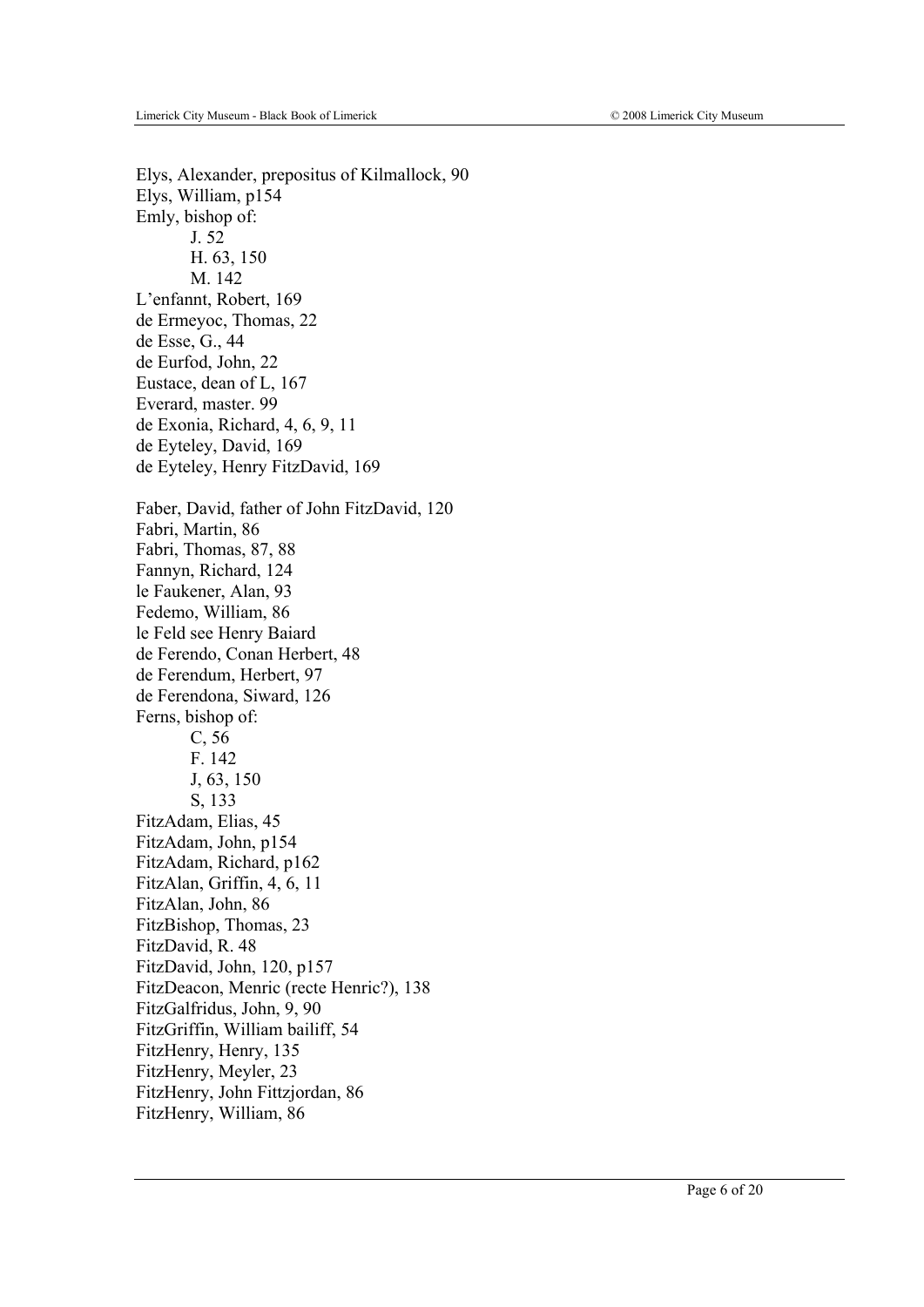FitzHubert, Henry, 35, 149 FitzHugh, canon, John, 77 FitzHugh, Ludovic, 126 FitzHugh, Robert, 86, 87 FitzJohn, Adam, FitzGalfrid, 86, 87, 90 FitzJohn, John, 73 FitzJohn, Jordan, 86 FitzJohn, Philip, FitzThomas, 87 FitzJohn, Simon, 88 FitzJohn, William, 90 FitzMartin, William, 28 FitzMatthew, Philip, 174 FitzMaurice, Maurice, 27, 42, 124(lord), 127(lord), 152 FitzMaurice, Nicholas, 138 FitzMaurice, Thomas, 23, 24, 27, 116, 124(lord) FitzMaurice, Thomas, archdeacon, 65 FitzMaurice Pagani, Maurice, 27 FitzMeiler, Meiler, 116 FitzMilo, Sir Gerald & Claricia, 28, 29, 31 FitzPagan, Robert, 27 FitzPeter, John, p155 FitzPoyns, John, vicar of Manan, 97 FitzRadulph, John, 86 FitzRadulph, William, 126 FitzRys, Thomas, 51 FitzPhilip, Maurice, 1, p155, p1599(alias FizRobert) FitzPhilip, John, 86, p155 FitzPhilip, John snr., 86 FitzReginald, Galfrid, 162 FitzRichard, Lord Henry, 54 (uncle of R FitzWill) FitzRichard, John, 86 FitzRichard, William (son of Richard of Trim), 62, 121, 135 FitzRobert, Jacob, FitzHugh, 87 FitzRobert, Thomas, de Kilmenam, 83 FitzRoger, Mattew, p156 FitzSeman, Thomas, 74 FitzSimon, John, 1 FitzTankard, Erchebaldo, 46 FitzThomas, John, 34, 35, 87(lord), 130, 138, 140, 149 FitzThomas, Maurice, 124 FitzWalter, Adam, Palmiferi. 73 FitzWalter, Andreas, 19 Fitzwalter, Gerald, 122 FitzWalter, Simon rector of Crecora, 53, 68 FitzWilliam, Alard, 125 FitzWilliam, David, 86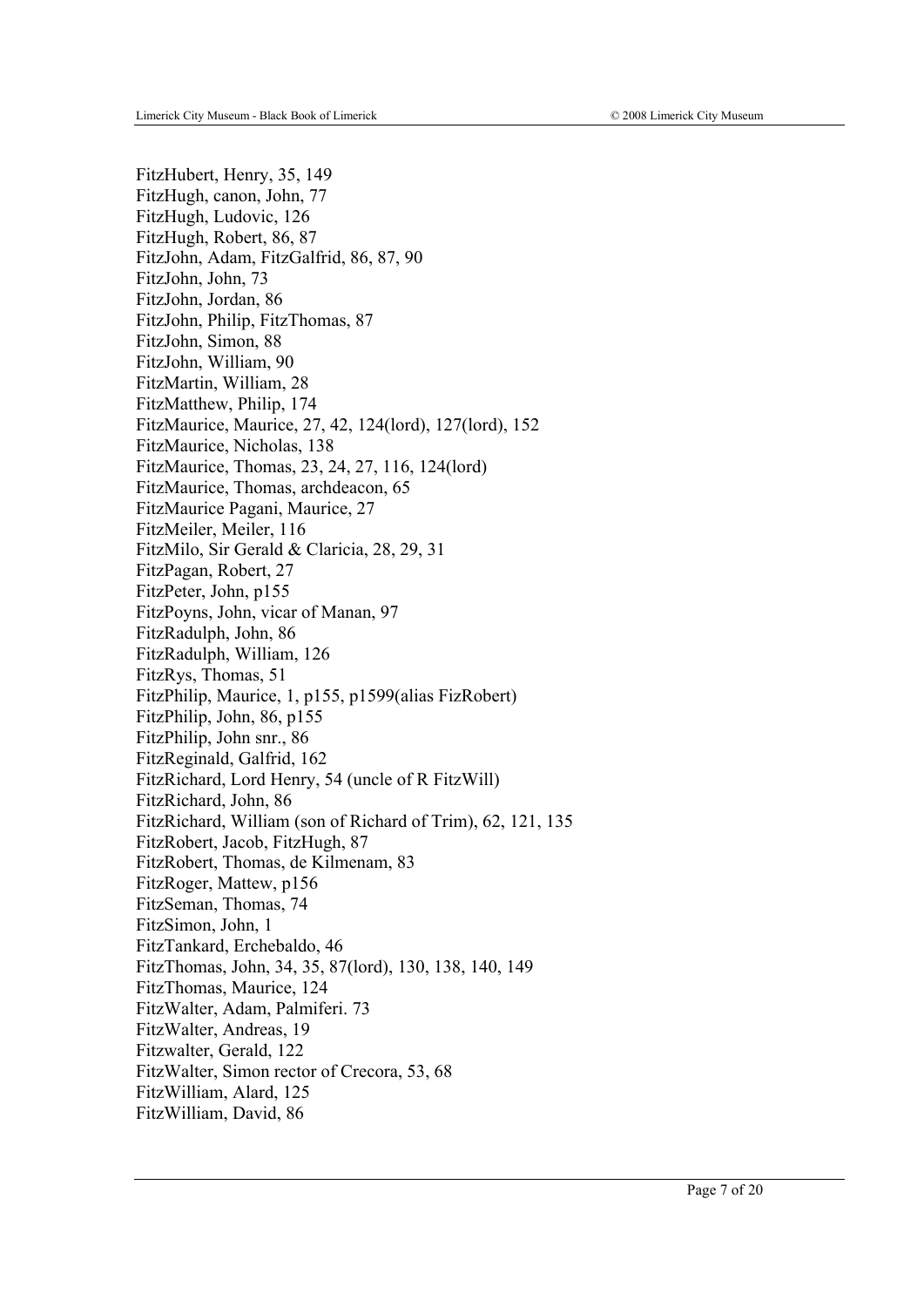Fitzwilliam, Maurice, 123 FitzWilliam, Richard, 54, 123(lord) Fitzwilliam, Roger, 73 Fladebury, Robert, 8 de Flamaro, William, (Flandro?), 125 Flandrensis, Richard, 122 Flandrio, Adam, 86, 127 Flandro, Henry, 35 Flandro, John, 51 Flandro, William, 28, 31 Flannyn, John, 138 Florence, master, 34, 98, 100 Funitor, Jordan, 86 Funitor, Henry, FitzJordan, 86 Fyn, Nicholas, p161 G. Archdeacon of Magfen, 142 G. Archdeacon of Killaloe, 142 G. Archdeacon of Cloyne, 108 G. Abbot of St Senan, 24 Gerald Archdeacon of Limerick, 55, 98, 146, 174 Guido Chancellor of L, 146 G. Deacon of Cloyne, 106 G capellan of St Margarets by London Bridge, 162 Galfridus, 162 Galfridus b. of Ferns, 12 Gamel, 62, 121 le Garth, Simon, 87 Gerald, archdeacon, 77 de Geraldinis, William Philip MacSayn, p162 de Geraldinis, Maurice FitzWP McS, p 162 de Geraldinis, Thomas, nephew of FitzWP, p 162 Gervase, Roger, 76 Gervase, Matilda (wife of Roger), 76 Gilbert the latimer, 37, 59 Gillepatrik, Ogiffa, p161 Glain, Katerina, p154 Gnoushale, Walter, 176 Godric, 124 Godyng, Peter, 176 le Gose, John, 22, 28, 29, 30, 31 de Goer, Robert, 93 de Goer (Gower), Walter, 45 Gregory, pope, 157, 158, 162, 163 de Grene, John, 45 Grermach, Galfrid, p156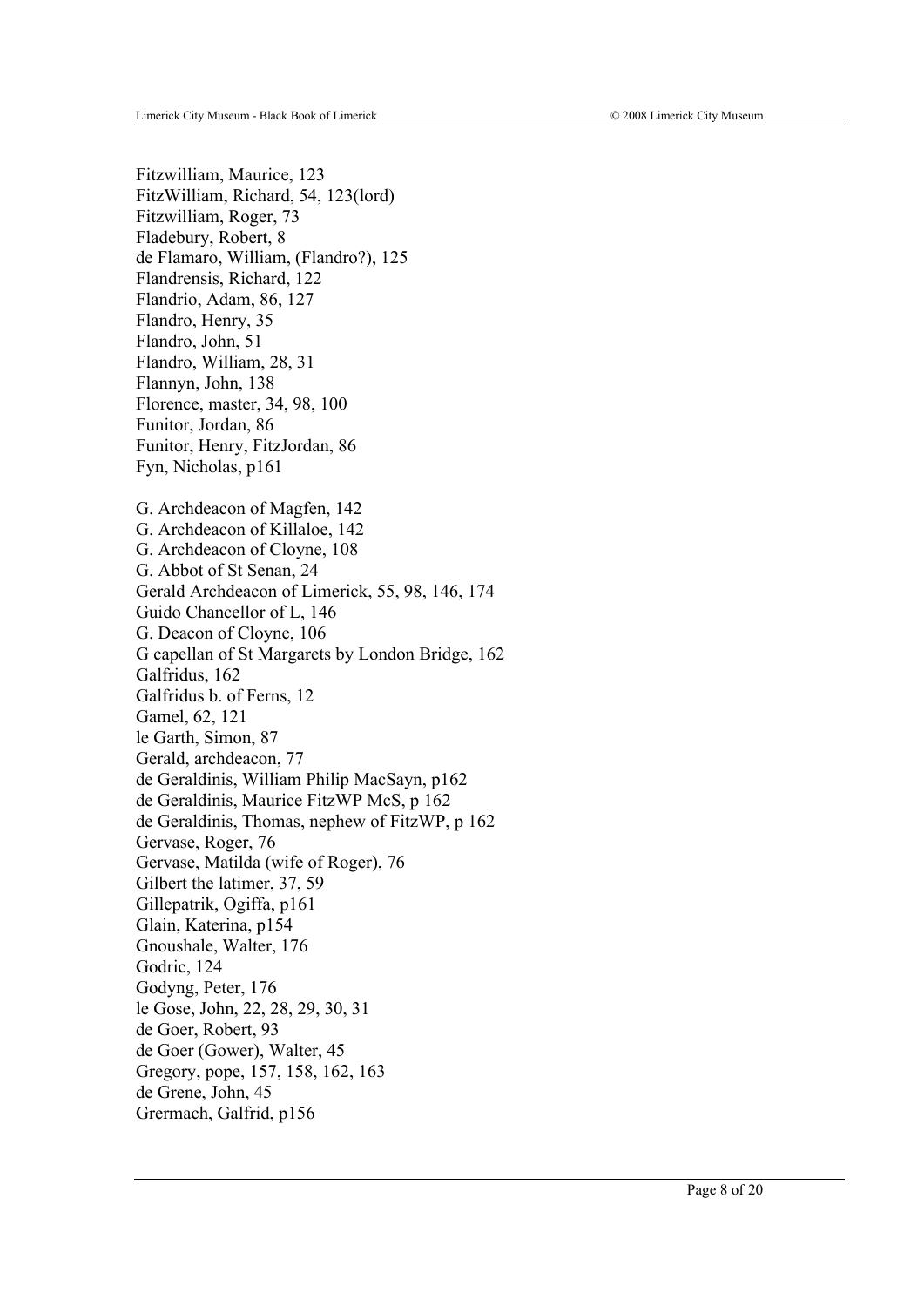de Greve, Robert, 22 le Grey, John, 86 Gros, Walter, 99 de Guher (Gower?), Robert, 23 Gule, John, 86 Gule, Maurice, 22(bis) de Gulys, John, 90 Guy, chancellor, 77 Gyfford, John, 88 H. master, treasurer of Limerick, 58, 81, 99 H, capellan, 43, 61 de Hacche, John de, 2, 7, 15, 16, 18 de Hakepuyz, William, 9, 17 Hakeyt, Robert, 135, 138 de Haneketoun, Alice, 37 Hannelan, David, 22, 28, 29, 30, 31 de Hantoun, B, 135 Harold, John, lord, 130 le Harper, Sandyr, 87, 88 de Hay, Roger, 74 Hay, Row, p159 Hefeder, Henry, 86 de Henteford, Blandewin, 23 Here, Alice, 86 de Hereford, B, 116 Hereward, Simon, mayor, 36, 37, 42, 59 Hille, p154 le Holde, William, 86 le Hoper, Henry, 86 Howel, Richard, 74 Howel, William, 74 Howet, Richard, p161 Hugh the fisher, 62, 121 Humenil, Walter, 23 Huss, Adam, 86 Husse, Henry, 89 Huss, Walter, 86, 89 de Hynergan, William, 62 de Hynterberyn, Philip, 9 de Hyntebrygh, Maurice pagan, 27 Hyntebreg, Thomas, 169 Ianitoris, William, 95, 174

Ingro, B. 135 Innocent, pope, 107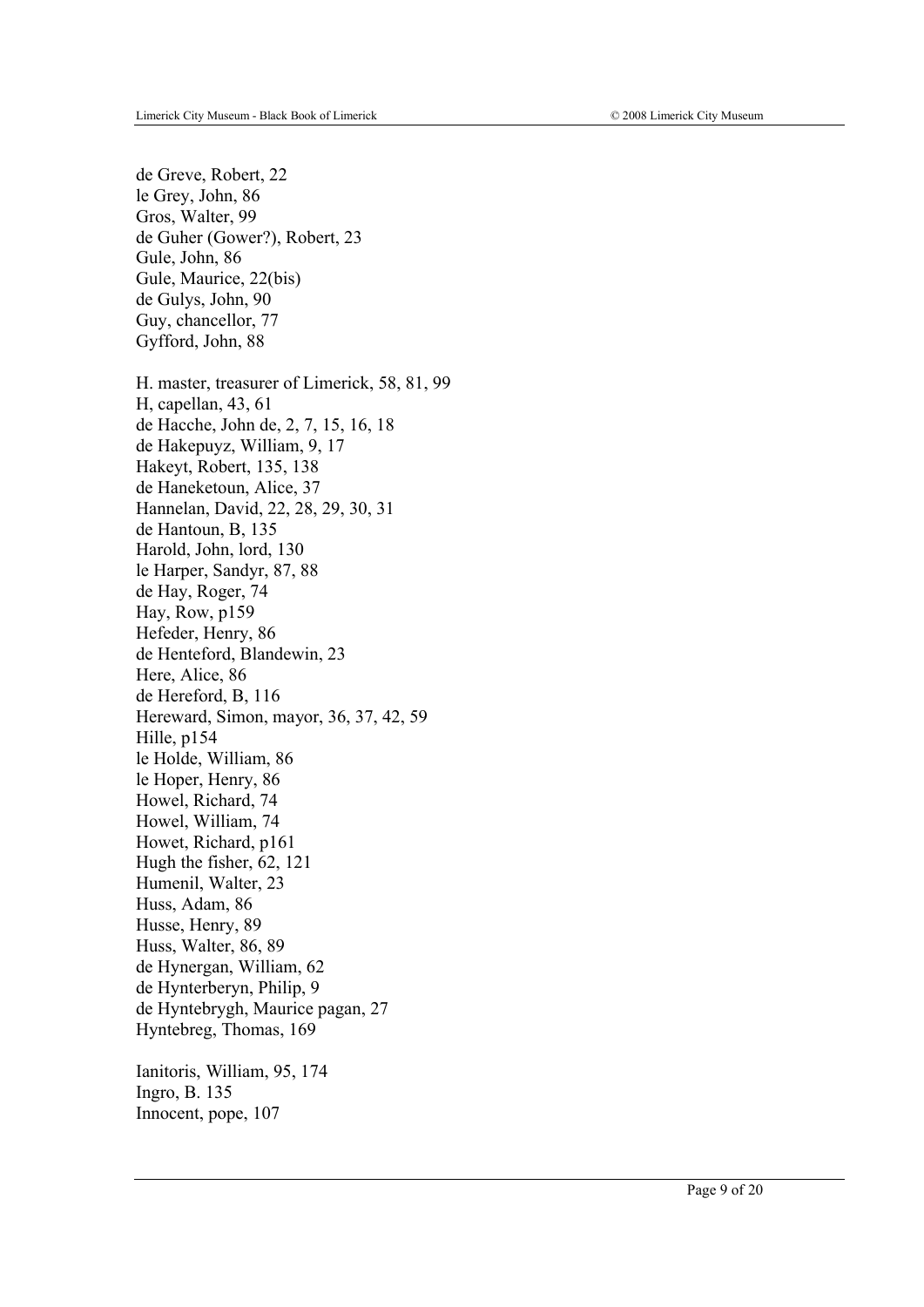de Inscepthi, Bernard (capellan, Scattery?), 137 de Insula, R, 164 de Inteberg, John, 12 Iuvenis see Young J. Deacon of l, 99 J. abbot of Keynsham, 96 John, canon of Keynesham, 58 John, son of John the Parson, 21 de Kard, Thomas, 98, 100 de Kardiff, Conan, 97 de Kardif, canon Thomas, 55, 58 (chaplain), 64, 138, 140 de Kardyf, William, 63, 99, 133, 137, 142(treasurer), 150 de Kardyf, Tyrry, 20 Karleys, Walter, 22 Le Kene, John jnr., 86 Ketyng, Adam, 35 Ketyng, Arnald, 159, 163 Ketyng, John, 101, p156 Ketyng, Richard, p156 Keyting, Roger, 28, 31 Ketyng, Walter, 67, 99 de Kildare, Benedict, 99, 116 de Kildare, Odo, FitzBenedict, 99 Kilfris, walter, 86 Killaloe, bishop of:- C., 23 D. 149. 155 E., 24 M.., 41, 49, 50, 56, 128, 152 R. 63, 150 de Kilmenan, Robert, 83 King, J, p162 Kings, Donal, 32 Edward I, 2, 3, 4(Lord) 6(Lord), 8, 9, 10, 11 & 12(Lord), 15, 16, 18, 60, 72, 130, 170, 171 Edward III, 176, 177 Henry III, 4, 5, 6, 8, 9, 10, 11, 12, 13, 14, 17, 19, 20, 21, 63, 65, 133, 150 John, 4, 5, 6, 9, 10, 11, 12, 13, 14, 17, 19, 20, 21, 39(Lord), 63, 70, 125, 126, 133, 154 Kumi, Stollo, 163 de Kylkenny, Richard, 22 deKilkenny, Radulph, 86 de Kylmehallok, William, 64, 98(Kylmaylle), 100 de Kyngesboro, master Hugh, 4, 6, 11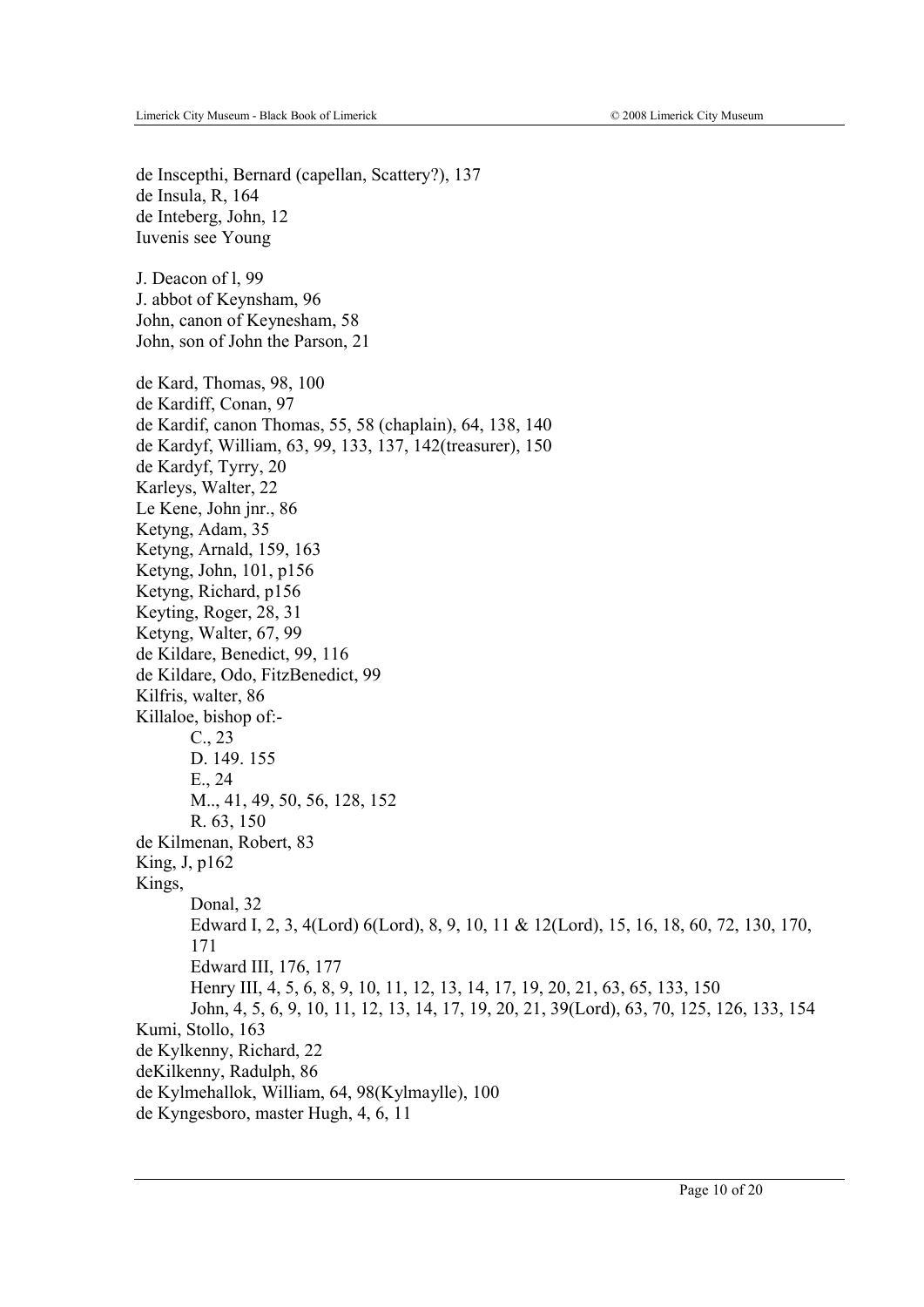de Lacy, Hugh, 125 de Lamburo, Hugh, 65 Lanerans, John snr. 86 Lanerans, Philip, 86 Lanerans, Henry FitzPhilip, 86 Laynach, Thomas, 101 Laynach, Walter, 101 Laynagh, John, p155 de Lees, Galfrido, 42, 124(lord, Lesse), 127, 128, 168 de Lees, Gilbert, 35 de Lees, Hugh, 40 Lees, Hugh, p163 de Lees, Maurice, 27, 35, 50, 93 de Legos, Philip, 100 de Lenerlat, William, 129 de Lesse, 73 de Lesse, Thomas, 169 Leufont, Thomas, 86 de Lewe, Robert FitzStephen, 175 de Lewe, Stephen, 175 de Lextoun, Henry, 73 de Lextoun, Joanna, wife of Henry, 73 de Lextoun, John, 73 Lextoun, Richard, p157 de Leyns, Adam, 40 de Lench, Adam, 12 Lewe, Richard, p154, p157 Limerick, bishops of:- Barnard Adam, p164, p168 Brictius, p145 Cornelius O'Dea (1400-26), p145, p154 Donatus, 39, 58, 116, 135, 142, 147 Edmund, (c1215-22) 67, 126, 147, 154 Eustache de Aqua (1311-36), 169 Gerald (1273-1301), 2, 3, 7, 8, 15, 16, 18, 27, 41, 49, 50, 53, 68, 75, 79, 80, 85, 99, 119, 120, 127, 131, 132, 133(b. elect), 144, 145, 153, 167, 170 Gilbert, p145 Hubert, (1223-50) 22, 25, 26, 28, 29, 30, 31, 33, 34, 35, 43, 44, 47, 52, 55, 57, 58, 61, 64, 71, 77, 79, 80, 81, 91, 95, 98, 101, 102, 117, 134, 136, 140, 141, 161, 162, 166, 174 John Felan, p145 p161?, p. 163? John Mothell (1426-58), p145, p161?, P 163? John Young, p164, p168 Maurice de Rupefort (Rochfort) (1337-53), 172, p145. p154 Peter Currath (Creagh) (1369-1400), p145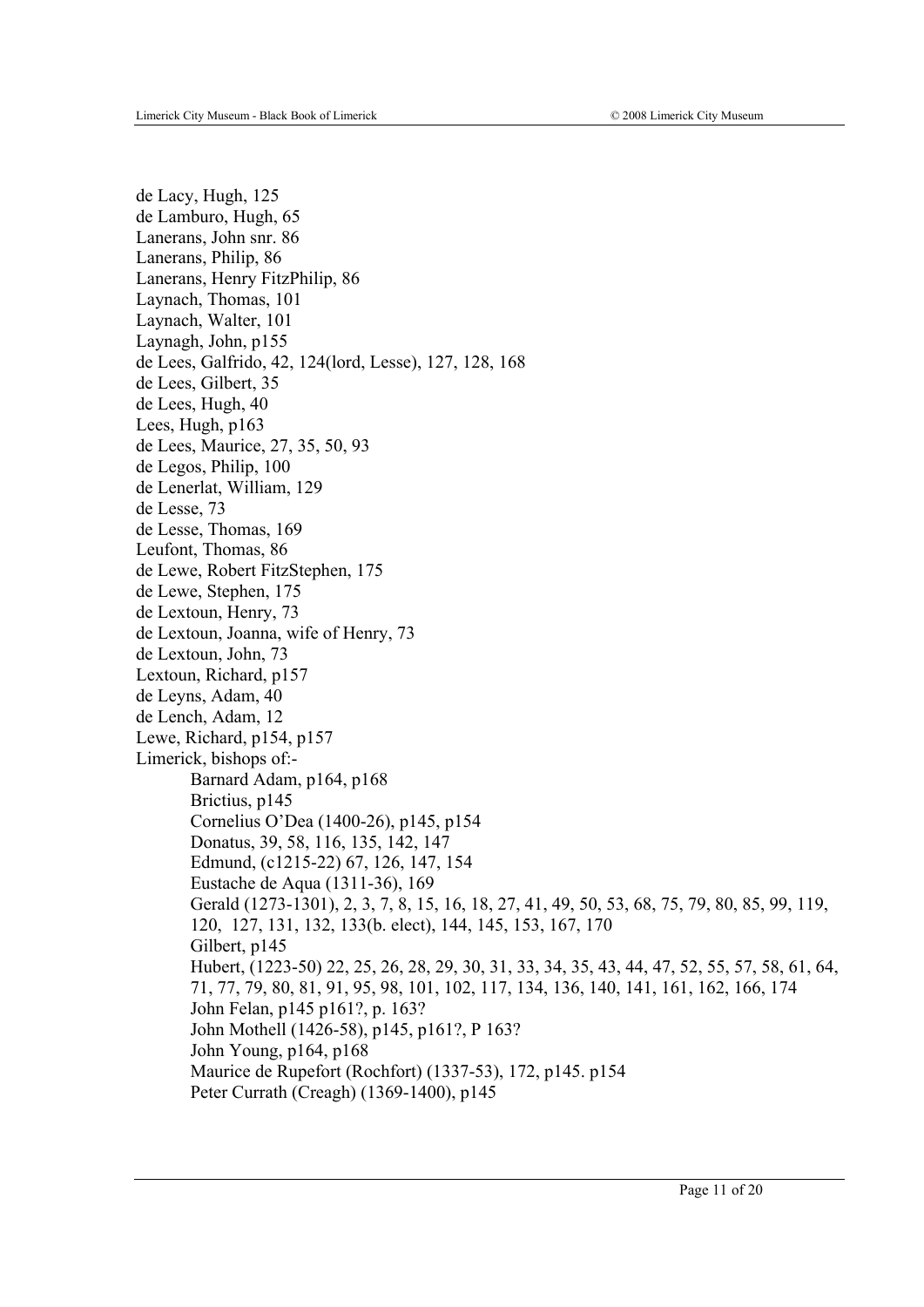Robert of Emly(1251-72) 4, 5, 6, 9, 10, 11, 12 13, 14, 17, 19, 20, 21, 45, 50, 51, 54, 56, 65, 66, 74, 77, 78, 79, 80, 92, 100, 101, 106, 123, 134, 139, 146, 151, p162 S. 175, 176 Robert Dundonald (1302-11) Stephen Lawless (1353-59) p145 Stephen Wall (1360-69), p145 William Creagh (1458-68), p145, p162 de Limerick, canon Richard, 77, 146 Lismore, bishop of:- Griffin, 26, 63(G), 150(G; elect), 157, 161 T. 56 Lisnekyll, John, p155 Locken, Jacob, 86 Loftus, Adam, p168, de Logis, Philip, father of Christina de Cusy and Alice wife of Walter, 10, 98 de London, Richard, Sir, 149 de London, William, 97, 135, 148 Lonel, William, 93 Long, David (of the city of L), 36 Long, Henry, 86 Long, John FitzHenry, 86 Long, Richard, 22 Long, Robert, 126 de Longo, William, 86, 87, 88 Long, William, 36, 37, 59 de la Lowe, Richard, 37, 59 Luke, master of Limerick, 84 de Lymeric, Adam, 46 Lyst, Richard, canon of L, 146 Lysuekylle, John, 1 M. abbot of Furio M. master, archdeacon of Cloyne, 106 M, capellan, 43 M archdeacon of Killaloe, 155 M archdeacon of Limerick, 57, 67, 99, 116, 142 M precentor of Limerick, 55 M.T. treasurer of Limerick MacBrien, Conor Roe, 23, 24 le Machun, Eli, 86 le Machun, Richard, 86 MacIomyn, Donald, p161 MacIonyn, Richard, p161 MacPhilip, Alexander, p159 Macreanachain, T, 142 Maddy, Maurice, p162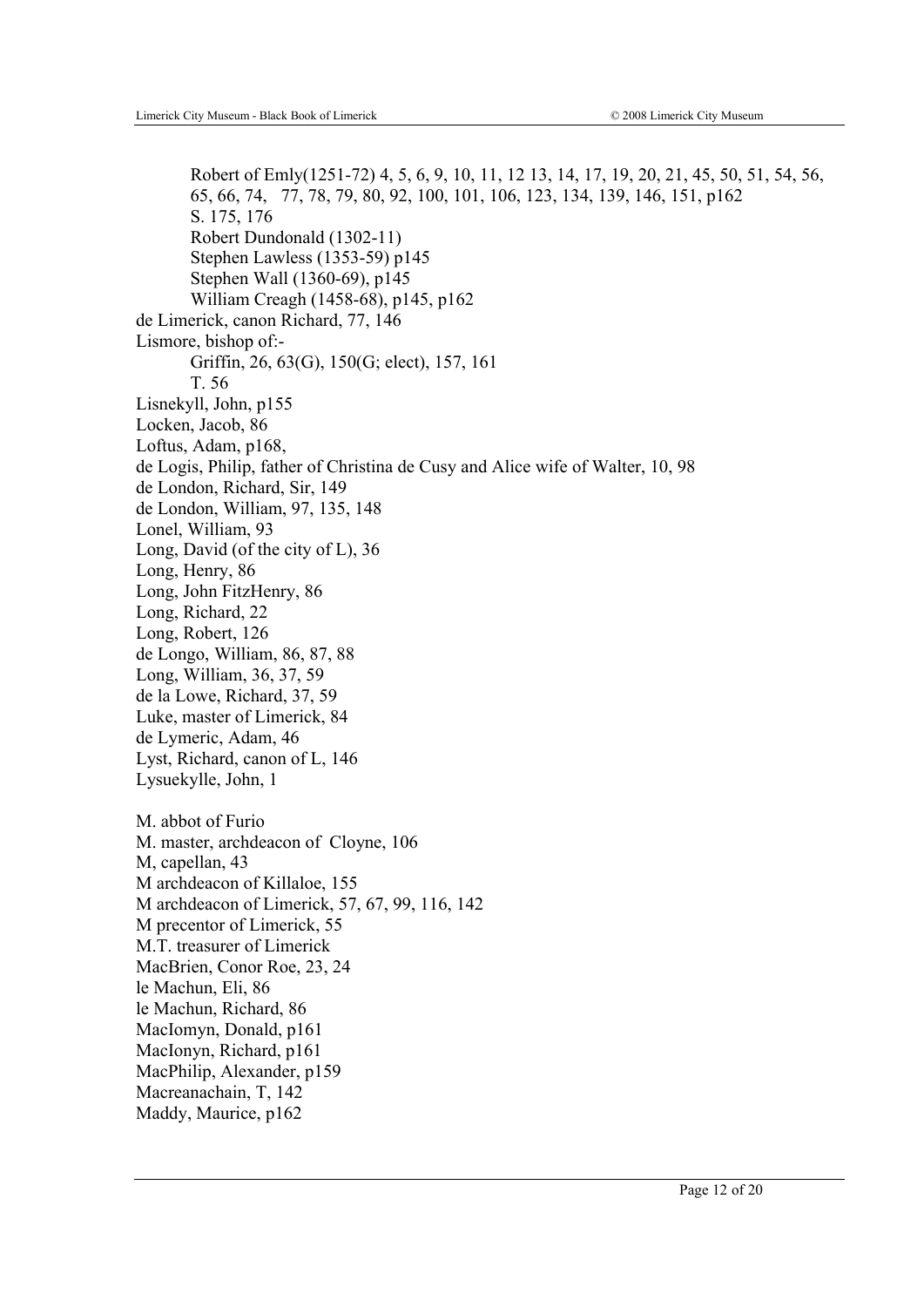Maegyllapatrik, Clericus, p154 Malachi, rector of Ardpatrick, 67 Maleden, Philip, citizen of Limerick, 62, 121 Mallend the Chaplain, 9 Mannetti, Juvenal, 159, 160, 163, 164 Manetti, Odo procurator and brother of Stephen, 69, 156 Manetti, Stephen, citizen of Rome, 69, 156, 162, 165, 166 de Mapenor, Richard, 135 de Mara, William, 23 Marechal, William, 87 le Mareschall, Maurice, 75 Marche, John, 88 le Marchant, William, 37, 59 Marco, John, 29, 30, Margery (was wife of Tyrry de Kardyf), 20 de Marisco, Geoffrey (justiciar), 23, 24, 25, 26, 47, 63, 70, 73, 126, 133, 150, 154, 157, 158, 161 de Marisco, John, 122 de Marisco, William, 157 Mark, John, 22, 86, 174 Marsillii, Valencius, 159, 160, 163 Martin, Chaplain of Clonath, 5, 71(no place name) Martin, William, 31 Mathew, personam de Ratheuesuer, 137 Mayon see Moyan Maynard, William, 86 Methwold, William, p168 Mey, Roger, 36, 62, 65, 99, 121, 126 Mey Thomas, 86, 97 Miller(Molendarii), Philip, 87 Milliario, Andreas, 159, 160, 163, 164 Milliarus, Romanus, 164 Miniter, Conan W. 61 Miniter, G, 121 le Miniter, Henry, 44, 45 Miniter, Symone, 62(S), 97 Minitor, Siward, 126 Miniter, William, 48 Molendar, see Miller Molur, William, 88 Moncel, Lord Robert, 40, 127 de Mora, William, 135 de Mortun, William, 83 Motyng, Henry, 11 Motyng, William, 35, 93 Moyan, John, p159 Moyan, Richard, p159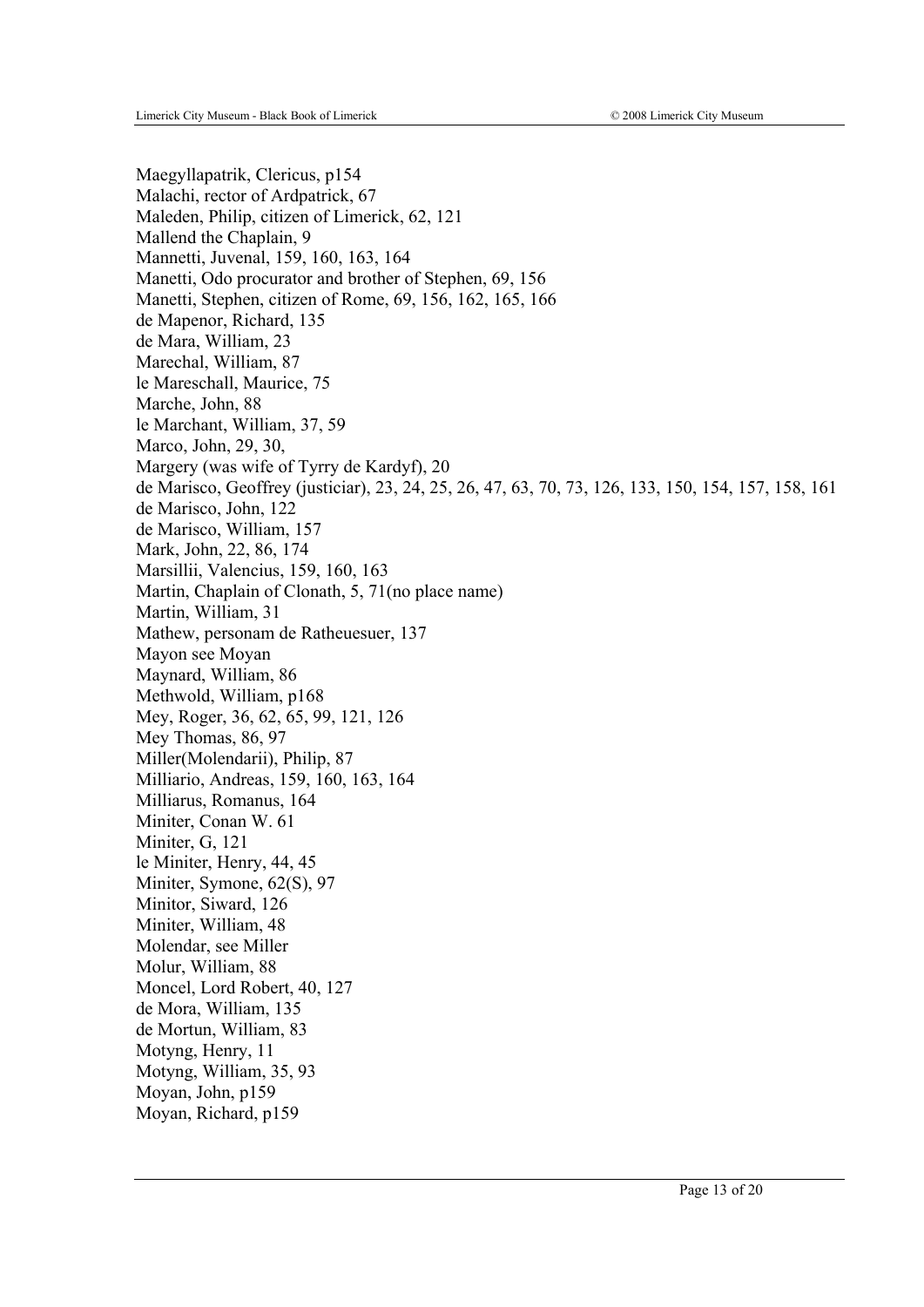Moyan, Sehan, p161 Moyawe, Richard, p157

N. chancellor, 81, 174 N. clerk, 62, 121 de Nasshe, Philip, p159 Neyl, John, 86, 87, 88, 89, 90 Neyl, Master Robert, 86, 87 Neyrun, canon Thomas, 98, 100, 114, 123 de Norfolk, William, 98, 100, 101 de Norfolk, Robert, FitzWilliam, 98, 100, 101 de Northewich, Radulph, 46 Norton, David, p168 de Notyngham, Alexander, 4, 6, 10,11, 12, 17, 20, 21 O, master, canon of Cloyne, 109, 110 Obeggane, Thomas, p161 Obochane, For, p161 Obochane, Goy, p161 O'Brien see MacBrien Ocarhyyil, Thaddeus, seneschal to bishop, p161 OCarthany, p154 O'Cathill, Gilbert, p151 Ocogan, p155 Ocone, Gyllese, 174 Oconyng, M., canon 142 Oconuyrk, p155 Ocrynan, p155 Ocrynan, Nicholas, p156 Ocrynan, Thomas, p156 Ocrynan, William, p156 ODowayn, John, p156 Ogealuayn, Patrick, - 154 O'Grady, Ruadri, 32 Ohee, Thadeus, p161 Ohilyle, p155 OKaellagy, Alan, p159, 160 OKerny, Philip, p156 OKewo, Thomas, p161 Olonnergan, Doncuan, canon 142bis Omalli, canon, 142 Omelinum, M., cantor, 142 Omolcassell, p155 Omoryo, Cornelius, p161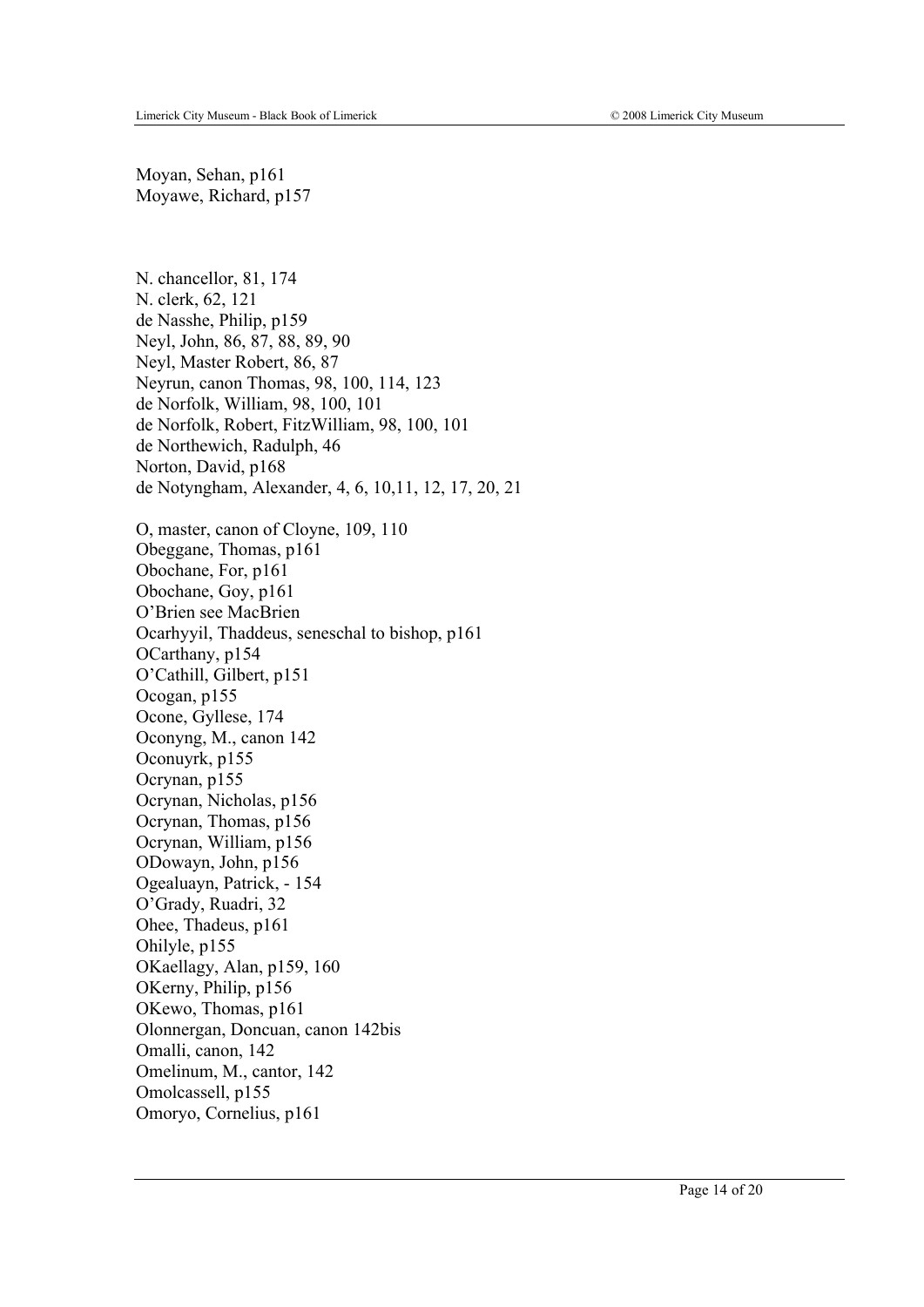Omoryo, Thomas, p161 Opharell, Sehan, p161 O'Regan, Thomas, 66 de Ory, Galfrid, 97 P., master chancellor of Limerick, 55 P., deacon of Limerick, 67, 81, 142 Pagan, 22, 27, 30 Palmaro, John, citizen of London, 162 Palmiferi, Walter, 73 le Paneter, Alan, 130 le Parmeter, William, 36 Parvo, Robert, 116 Paul, cappelano, 142 Payn, 86 Pecche, Werreis, 94 Pelliparo, Reginald, 90 Pelliparii, William, 86 de Pembrog, 97 de Penrys, John, (bishops seneschal), 46, 50(senior), 51, 153 de Penrys, Walter, 129 Peytenin, Thomas, 37 Pharell, Sehan, p161 Philip, brother, procurator of Athassel, 110, 112, 113 Picheard, Peter, 86 Picheard, Radulph, 86 Pincerna (Butler?) Henry, 52, 126(seneschal of Munster) Pincerna, John, 76, 138 Pincerna, William, 138 le Poer, John, 138 le Poer, Eustache, 129(lord) de Ponte, Conan H, 52 Le Porto, Maurice, 45 de Possewyke, Hugo & Ismaen, 17 Power, H. p168 Powerscourt, p168 Pincerna (Butler?) John, 33, 34 Prat, Richard, 59 de Prendergaste, David, 136 de Prendergast, Elia, 174 Prendergast, Maurice, 22, 29, 30 Prendelgast, Gerald FitzHenry, 86, 136 Prendilgath, Henry, 86 le Prout, Adam, 87 Purcel, Hugh, 16, 18, 73 Purcel, John & Alienora, 6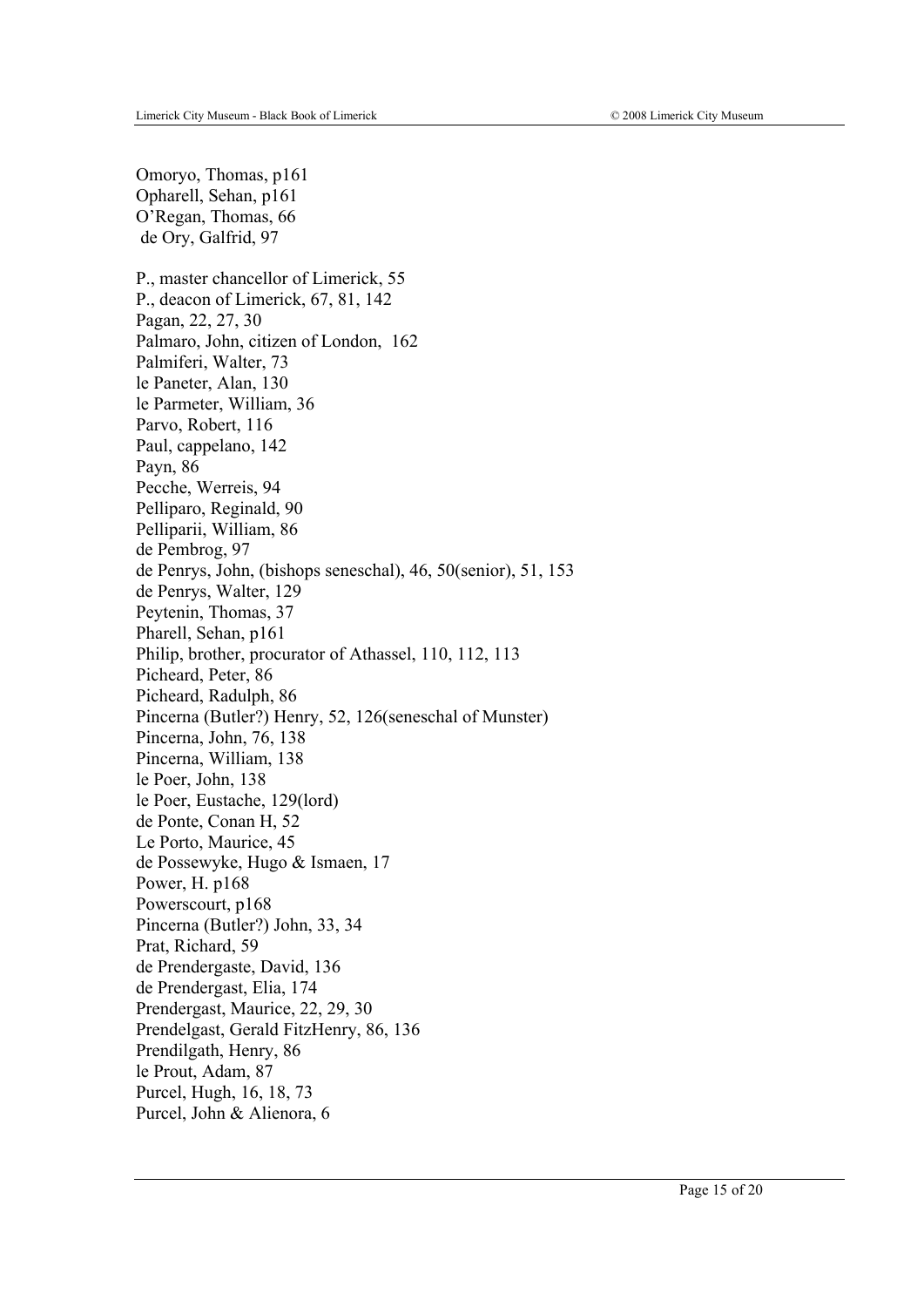Purcel, lord John, 41

R. clerk, 58, 62, 74, 81, 99, 121 R, Treasurer of L. 98 Richard, clerk, 65, 141 R. deacon of Kilmallock, ???, 149 R. persona de Glenogra, 149 Radulph, son of Andree and Gladonsa, 8 de Raleie, Roger, 126 de Rathrenath, Gilbert, 14 Renach see Chonterel de Repenteny, Peter, 5, 13, 14, 19 Reyner, 159, 163 Richard, Master, the physician, 64, 71 Roger, son of David and Isabella, 2, 7 Roger, sub treasurer, 37 Roger precentor, 146 Robert, Master, 48 Robert, son of Hugh, 22 Robert, son of Lowys the clerk, 42 Roger, clerk 64 Ross, bishop of: Daniel, 23, 24, 142 F. 150 M. 56 R 63 Ruffi, Alan, 86 Ruffi, Roger, 90 Ruffi, William, 86, 87, 88, 90 de Rupe, David, 129, 168 de Rupe, Gerald, p156 de Rupe, Godobert, 126(constable of castle), 155 de Rupefort, Maurice, 144, 145, 170, p160 Russell, Adam, 36 Russell, canon Henry, 77 Russo (recte Ruffi?), William, 89 Rusticii, Bernardo, citzen and merchant of Florence, 159,160, 163, 164 Rycolf, Hugo, 37, 59 Rys, son of Rys, 37, 46, 62, 121 Rys, Sibil, 37 Rys, p154 S, prior of St Katerina

de Sanford, John, 128(escheator of Ireland) Sanford, Nicholas, 130 Sandford, Philip, 122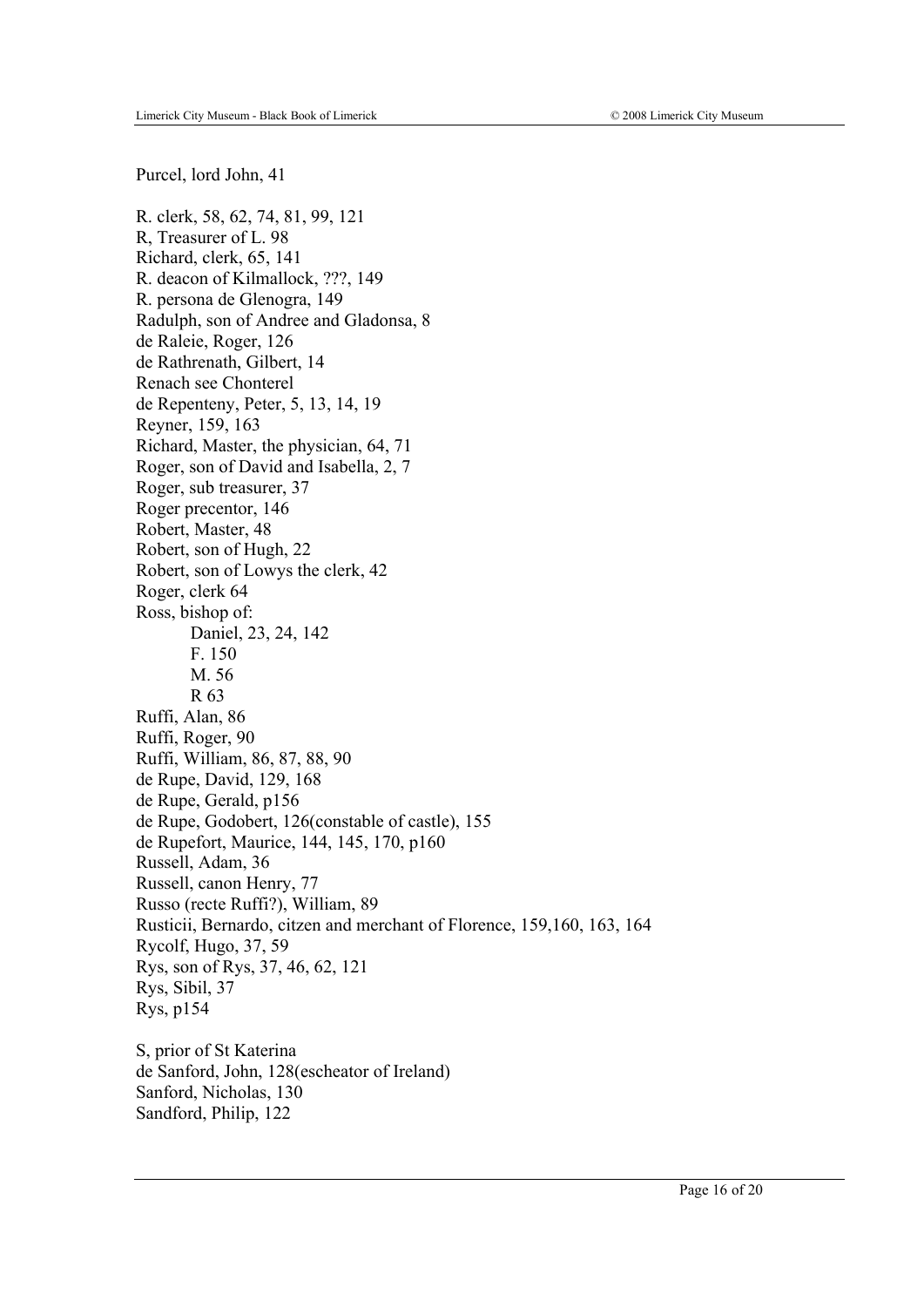de St. Amando, 176 de St Edmund, 40 de St Jacob, Reginald, 36, 37, 42, 46, 50, 62(R; then seneschal of the city of Limerick), 65, 121(seneschal) de St Jacob, lord Roger, 120 de St John, Galfrido, 5, 10, 13, 14, 19, 20, 21, p162 de St John, John, 148(treasurer of the lord king) de St Patrick, Henry, 22 Saratenus, Petro, 156 de Scica, Berard, 156 Scoler, John, p156 Scurlag, Nicholas, 42 Scurlag, Walter, 42 Sellarius, Roger, citizen of Waterford, 166 Sellarius, John, lord,166 Seler, Letice, 86 Seromani, John, Roman citizen, 162 Serston, Hugh, 86 Serston, John, 86 de Servefrud, Hugh, 23 Sexton, Edmond, p167 Sewhil, Adam, 86 de Shardelawe, Master Robert, 5, 13, 14, 19 Simon son of Gilbert the Latimer, 37, 59 Simon, former rector of Crecoueretha, 132 Skyllyng, Matthew, 94 Small see parvo Smyche, Thomas, p154 de Socia, Berard, pope's scribe, 165 de Solers, Galard, 37, 59 Somerford, Jacob, 86 de Somerford, Peter, 22 Somerford, Robert, 86 Somerford, Seliman, 86 le Somery, Henry, 86 Southnell, Richard, p167 Stabeler, Meyler, 48 de Stanes, Alexander, 162 de Stanforde, W, predicator, 62 Stanton, Robeert, p161 Stel, Reginald, 9 Stephen, son of Raymund and Matilda, 2 de Stinkeley, Robert, 83 Stoke, Thomas, 88, 89 Stokys, Thomas, 86 Stoppil, Nicholas, prepositus of Kilmallock, 86, 87, 88, 89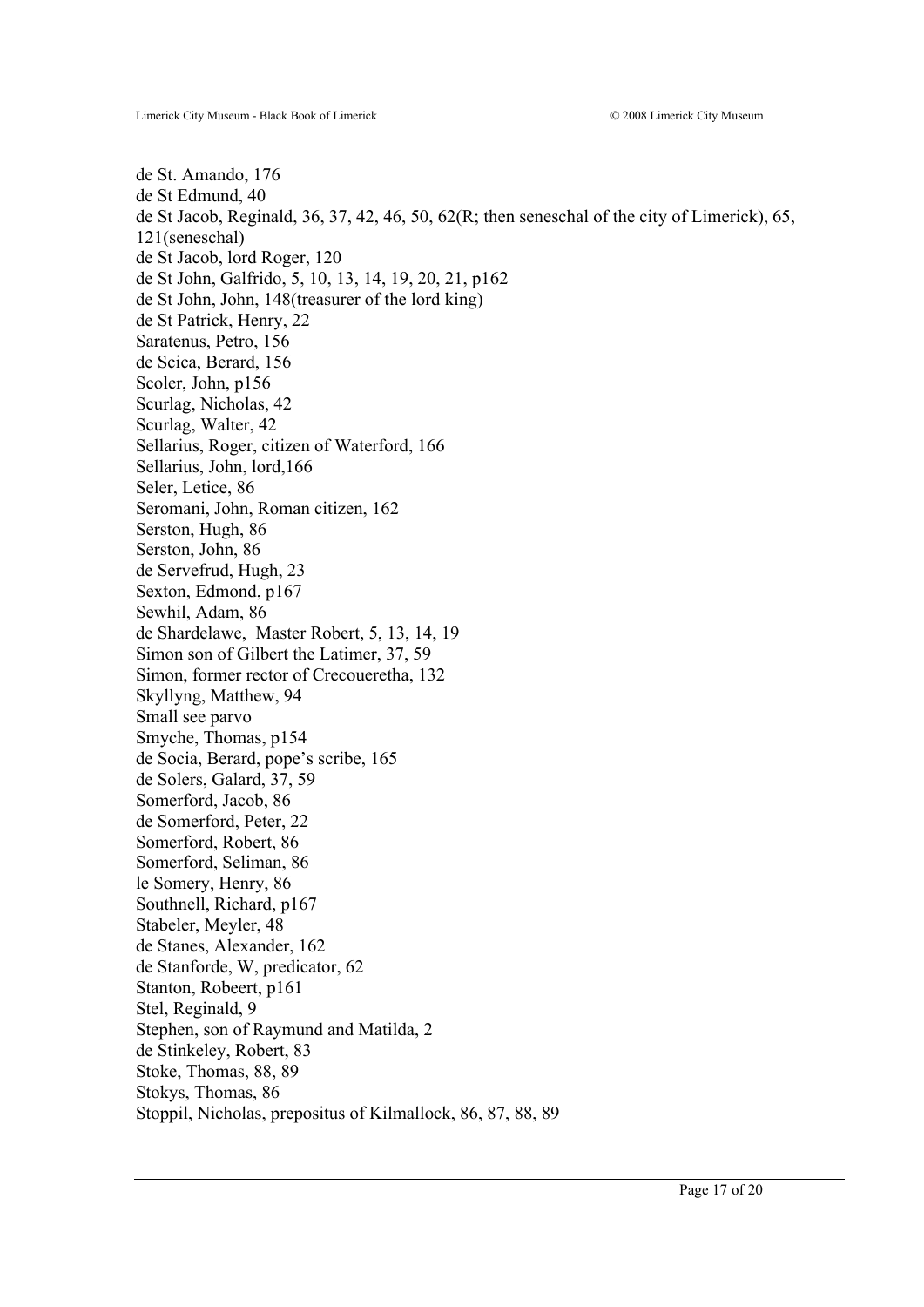de Sucton, Serlon. 135 de Suerterberege, Robert, 174 Sweyn, Robert, 1, 101 Sweyn, Walter, 1 Symcho, Lord Peter, 45 Syward, provost, 23, 116 Syward, Walter, 48, 52(W), 61(W), 97 Syward, R, 62, 121 T, dean of Killaloe, 155 T. archdeacon of Waterford, 142 T. capellan, 43, 81 T. master, 81, 174(treasurer) Tabernar, William, 22 Tanel, William, 93 le Tailiur, Radulph, 126, le Tanner, Henry, 86 le Tanner, John, 86 le Tanner, Jordan, 22, 74 Tass, Nicholas, 2, 3, 7 Tavepun, Philip, 62, le Teller (Tesler), Maurice, 86, 90 Thomas the clerk, p157 Thomas, master, deacon, 58, 65, 77, 98, 100, 101, p162 Thomas, master, treasurer of L, 72 Thomas b. of Armagh, 23 Thomas the Cappellan, 22, 20, 30 Thomas, master, chancellor of L, 119 Thomas, castle chaplain, 47, 64, 97 Thomas, precentor, 77 Thomas, prior of St Mary de Conal, 33, 34, 141 Thome, lord John, 44 Tinitoris, Adam, 86 Tisson, P. 52 de Tisw, Hugo, 137 Tomkin, p159 Totomoy, Henry, 86 Totomoy, John, 89 de Trim, Robert, 62, 121 de Troya, Simon, 23 de Troya, Theobald, 23, 116(Theobert), 135 (Tubert) Tubernile, Maurice, 94 Tullianus, 156 Tyrrel, master, vicar of Adare, 71

de Ufford, Thomas, 171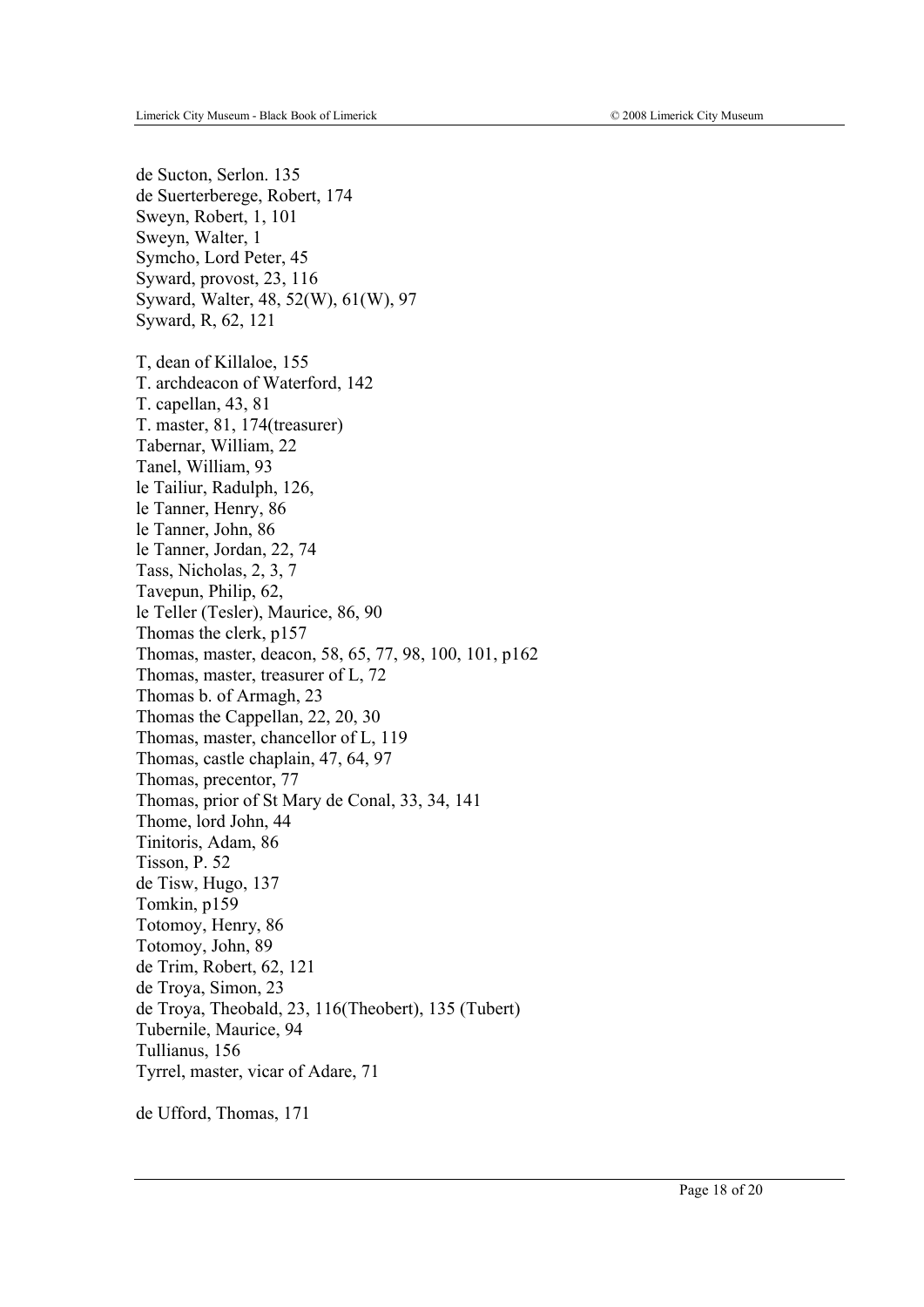Ultach, master Thomas, p160 Ultach, Walter, p160 Underwode, Stephen, 122 V., abbot of Mecharn, 142 de Valle, Gibbon, p159 Valle, John Thomas Philip Milo, p163 de Valle, Thomas, 42, 73, p156 Vyvoys, W, 52 W. clerk, 58 W. lord, precentor, ??, 98, 100 W, deacon of Limerick, 43, 61 W. deacon of Rathgul, 43 W. prior of friars preacher London, 166 W.T. chaplain of Limerick, 57 W. chaplain of Limerick 57, 116 W. master, 58 Walensis, Henry, 86 Walensis, Rys (senior), 59 de Wall, W. 149 Walter, son of Herbert and Alice, 10 Wandrer, Robert, 86 Waram, William, 74 Waspayl, H, 93 Waspayl, Margaret (wife of Roger), 94 Waspayl, lord Roger, (father of H), 93, 94, 137 Waterford, bishop of: D. 142 W (tunc electo) 56, 128(brother) Wayne, Odo, p155 de Wellesly,(Wileslegh) Waleran, 9, 10, 17, 20, 21, 34 de Wenlenal, William, 125 Wes, William, 120, 168 (de Wees) de Weston, William, 8 de Weyland, William, 12 White, Adam, 88 White, David, (albus), 86 White, John, p154 White, Richard, 86, 87, 88, 89, 90 White, Robert, 126 White, Thomas, 22 White, William (Albus), 86 de Wigorn(Worcester), Philip, 125 de Wigorn, William, 126 Willekin, Thomas, citzen of London, 162